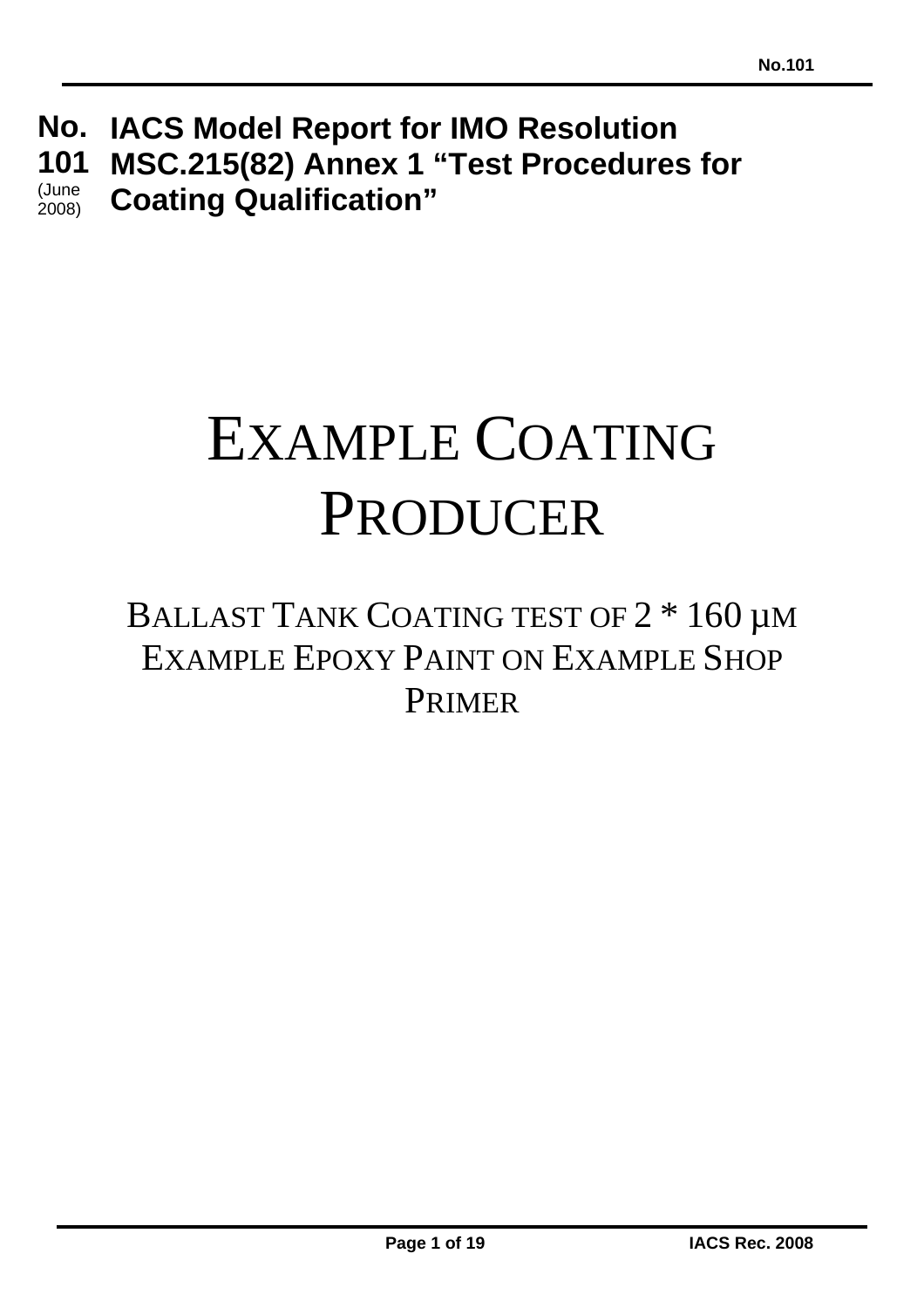#### **Table of contents**

| 1  |       |  |
|----|-------|--|
| 2  |       |  |
| 3  |       |  |
|    | 3.1   |  |
|    | 3.2   |  |
|    | 3.3   |  |
|    | 3.3.1 |  |
|    | 3.3.2 |  |
|    | 3.4   |  |
|    | 3.5   |  |
| 4  |       |  |
| 5  |       |  |
| 6  |       |  |
| 7  |       |  |
| 8  |       |  |
| 9  |       |  |
| 10 |       |  |
| 11 |       |  |
| 12 |       |  |

# **1 SUMMARY**

The coating system,  $2 * 160 \mu m$  Example Epoxy Paint from Example Coating Producer, applied to Example zinc silicate shop primed panels has been tested in accordance with the IMO Performance Standard for protective Coatings /1/. The coating was applied after 2 months weathering of the shop primer.

The results from the testing show that the Example Epoxy Paint from Example Coating Producer has passed all the requirements given in the Performance Standard for Protective Coatings /1/.

# **2 SCOPE OF WORK**

The following work and tests have been performed:

- Identification of the coating system
- Film thickness measurements and pin hole detection on panels before testing
- 180 days testing in condensation chamber
- 180 days testing in wave tank
- 180 days testing in heating cabinet
- Evaluation of results after testing, including blister detection, undercutting from scribe, adhesion and coating flexibility
- Evaluation of cathodic protection during testing (wave tank)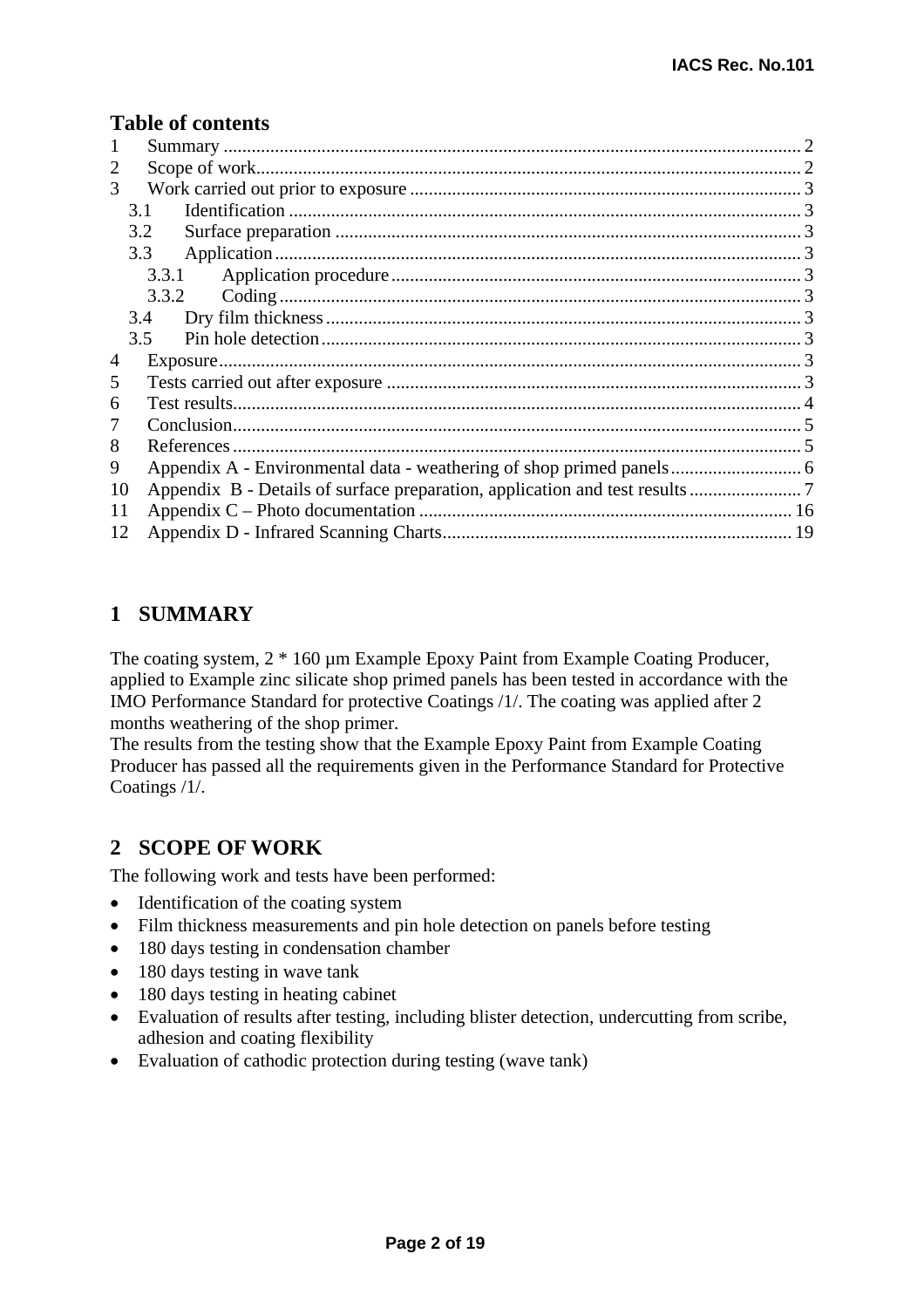# **3 WORK CARRIED OUT PRIOR TO EXPOSURE**

# **3.1 Identification**

The coating system was identified by infrared scanning (by means of a ….(name and model of the instrument)) and by determination of specific gravity (according to ISO 2811 -1) by means of an Pyknometer (name and model of the instrument) .

#### **3.2 Surface preparation**

Surface preparation was carried out according to the data given in Table B-1 Appendix B.

# **3.3 Application**

#### **3.3.1 Application procedure**

Example zinc silicate shop primer was applied to the blast cleaned panels according to the data given in Table 2. The shop primed panels were then exposed out-door for 2 months. The environmental data for the exposure period is given in Appendix A.

Two coats (specified dry film thickness 160 μm per coat) of Example Epoxy Paint were applied to the weathered and cleaned zinc silicate shop primed panels. The application data are given in Table B-2 Appendix B.

# **3.3.2 Coding**

The panels were coded as shown in Figure B-1 in Appendix B.

#### **3.4 Dry film thickness**

The dry film thickness measurements were carried out by means of a (name and model of the instrument) dry film thickness unit before testing. Templates, as given in Figure B-2 in Appendix B, were used for the measurements. The results from the measurements are given in Table B-3 in Appendix B.

# **3.5 Pin hole detection**

Pin hole detection was performed on the coated test panels before testing. The detection was carried out by means of a (name and model of the instrument) Pinhole detector at 90 volts.

# **4 EXPOSURE**

The testing was carried out according to the IMO Performance Standard for Protective Coatings /1/. The exposure was started 02.11.07 and terminated 14.06.08.

# **5 TESTS CARRIED OUT AFTER EXPOSURE**

Evaluation of blisters and rust, adhesion, undercutting from scribe and flexibility was carried out according to specifications and standards referred to in the IMO Performance Standard /1/.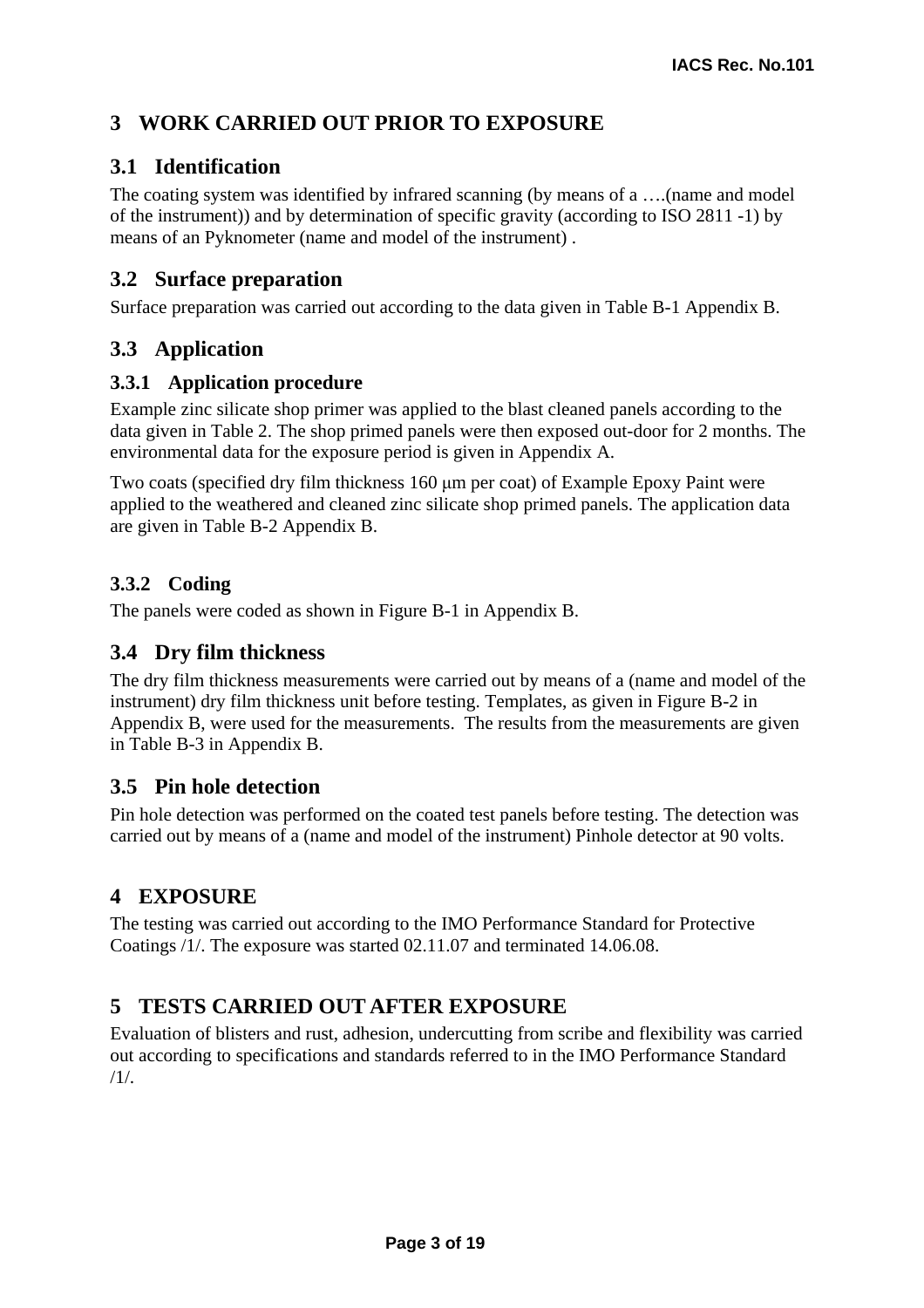# **6 TEST RESULTS**

The results of the product identification are given in Table 1.

The results of the examination of the coated test panels are schematically given in Table 2 and more detailed in Appendix B. Pictures of the panels after exposure are enclosed as Appendix C.

| <b>Product</b>                 | Batch no. | <b>IR</b> identification<br>(main components) | <b>Specific gravity</b><br>$(g/cm^3)$ |
|--------------------------------|-----------|-----------------------------------------------|---------------------------------------|
| Example, part A                | 123       | Ethyl silicate                                | 0.93                                  |
| Example, part B                | 234       | $NA*$                                         | 2.21                                  |
| Example Epoxy Paint Grey, base | 345       | Epoxy                                         | 1.48                                  |
| Example Epoxy Paint hardener   | 456       | Amide                                         | 0.96                                  |
| Example Epoxy Paint Buff, base | 567       | Epoxy                                         | 1.47                                  |

**Table 1 Results of analyses (Product identification)** 

\* Identified and spectres stored. No generic correlation to the spectres in the data base found.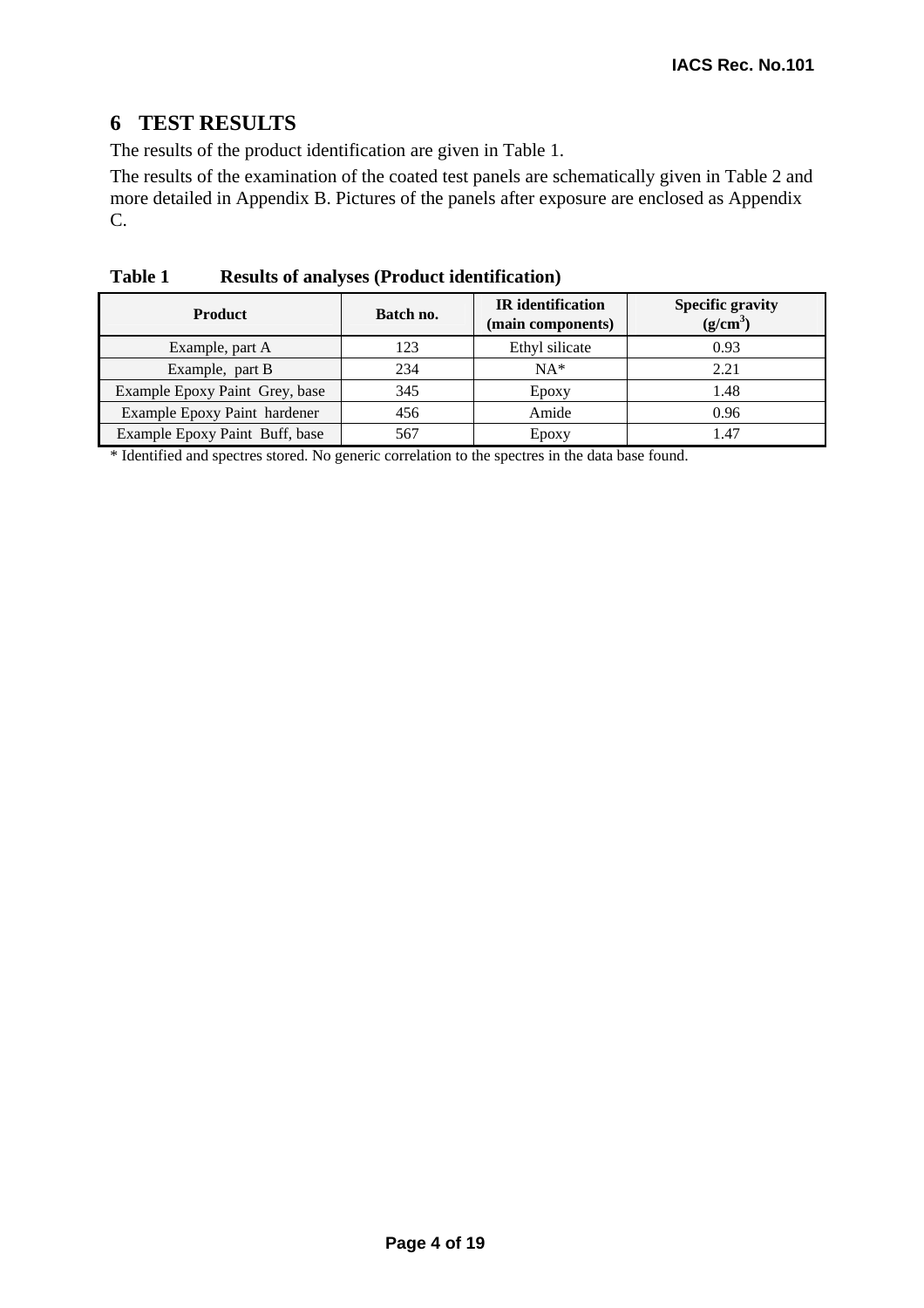| <b>Test parameter</b>                                                                       | Acceptance<br>criteria | <b>Test results</b>          | Passed /<br>failed |
|---------------------------------------------------------------------------------------------|------------------------|------------------------------|--------------------|
| Pin holes (no)                                                                              | No pinholes            | $\overline{0}$               | Passed             |
| Blisters and rust (all panels)<br>1)                                                        | No blisters or rust    | $\theta$                     | Passed             |
| Adhesion values $(MPa)$ –                                                                   | $>3.5$ adhesive        | Average: 5.4                 | Passed             |
| wave tank panels $^{2)}$                                                                    | failure                | Maximum: 7.4                 |                    |
|                                                                                             | $>3.0$ cohesive        | Minimum: 4.2                 |                    |
|                                                                                             | failure                | $70 - 80$ % cohesive failure |                    |
|                                                                                             |                        | $20 - 30$ % adhesive failure |                    |
| Adhesion values $(MPa)$ –                                                                   | $>3.5$ adhesive        | Average: 5.6                 | Passed             |
| condensation chamber                                                                        | failure                | Maximum: 6.9                 |                    |
| panels <sup>3)</sup>                                                                        | $>3.0$ cohesive        | Minimum: 4.1                 |                    |
|                                                                                             | failure                | $70 - 80$ % cohesive failure |                    |
|                                                                                             |                        | $20 - 30$ % adhesive failure |                    |
| Undercutting from scribe<br>(mm) - average maximum<br>values wave tank panels <sup>4)</sup> | < 8                    | 3.5                          | Passed             |
| Cathodic disbondment (mm)<br>- Wave tank bottom panel <sup>5)</sup>                         | < 8                    | 7.2                          | Passed             |
| Current demand $(mA/m2)$ –<br>bottom panel <sup>5)</sup>                                    | < 5                    | 3.3                          | Passed             |
| $U$ -beam <sup>1)</sup>                                                                     | No degradation         | No degradation               | Passed             |
|                                                                                             | (defects, cracking     |                              |                    |
|                                                                                             | or detachment at       |                              |                    |
|                                                                                             | the angle or weld)     |                              |                    |

**Table 2 Results of examination of the coated test samples** 

<sup>1)</sup> Details of blister and rust and u-beam in Table B-4 Appendix B.

<sup>2)</sup> Details of Pull-off adhesion test, wave tank and heat exposed panels in Table B-5 Appendix B.

<sup>3)</sup> Details of Pull-off adhesion test, condensation chamber in Table B-6 Appendix B.

4) Details of physical testing in Table B-7 Appendix B.

5) Details of Cathodic Protection in Table B-8 Appendix B.

# **7 CONCLUSION**

The results from the testing show that Example Epoxy Paint from Example Coating Producer has passed all the requirements given in the Performance Standard for Protective Coatings /1/.

# **8 REFERENCES**

/1/ MSC 215 (82) :2006 Performance Standard for Protective Coatings for dedicated sea water ballast tanks in all types of ships and double-side skin spaces of bulk carriers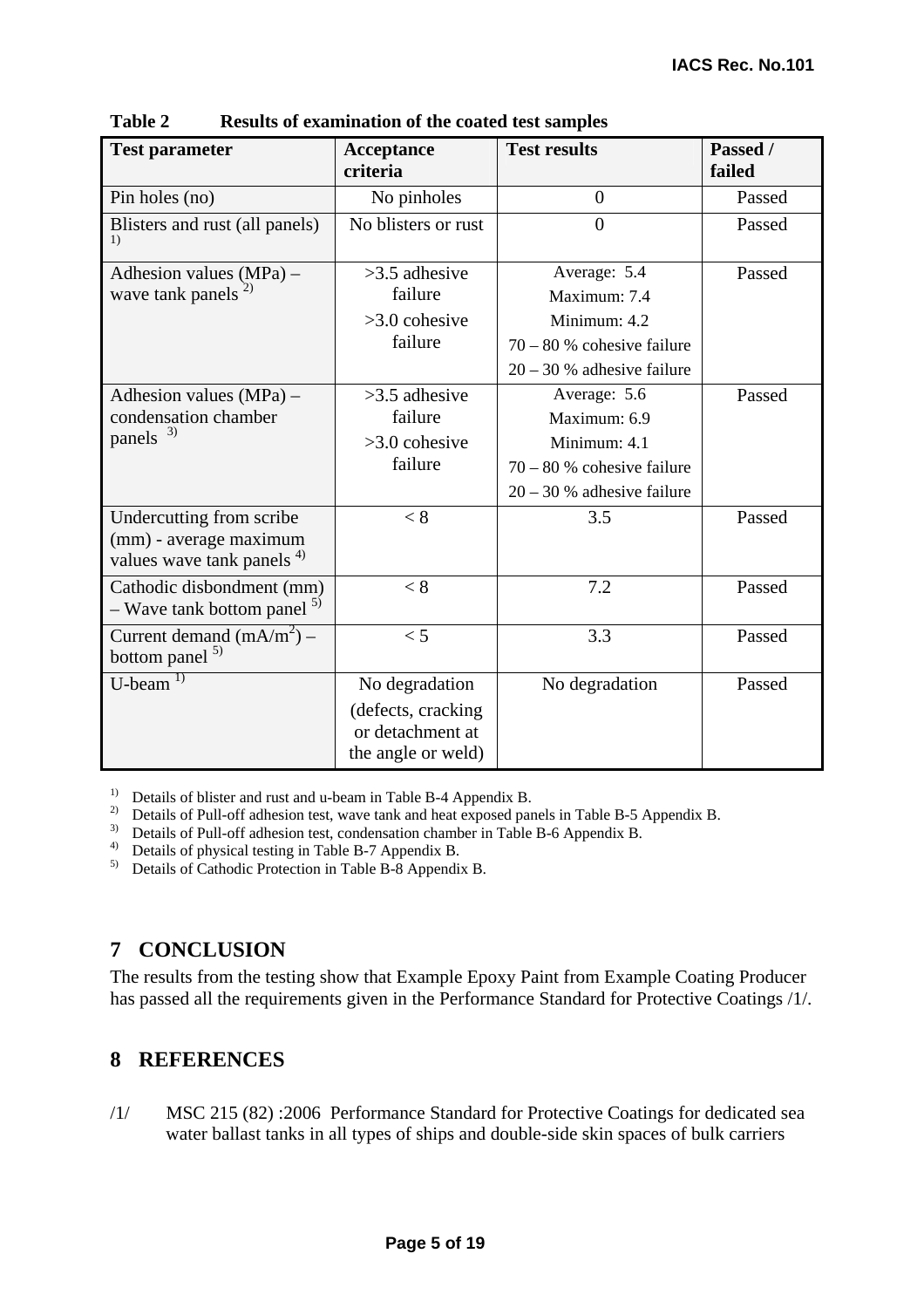# **9 APPENDIX A - ENVIRONMENTAL DATA - WEATHERING OF SHOP PRIMED PANELS**

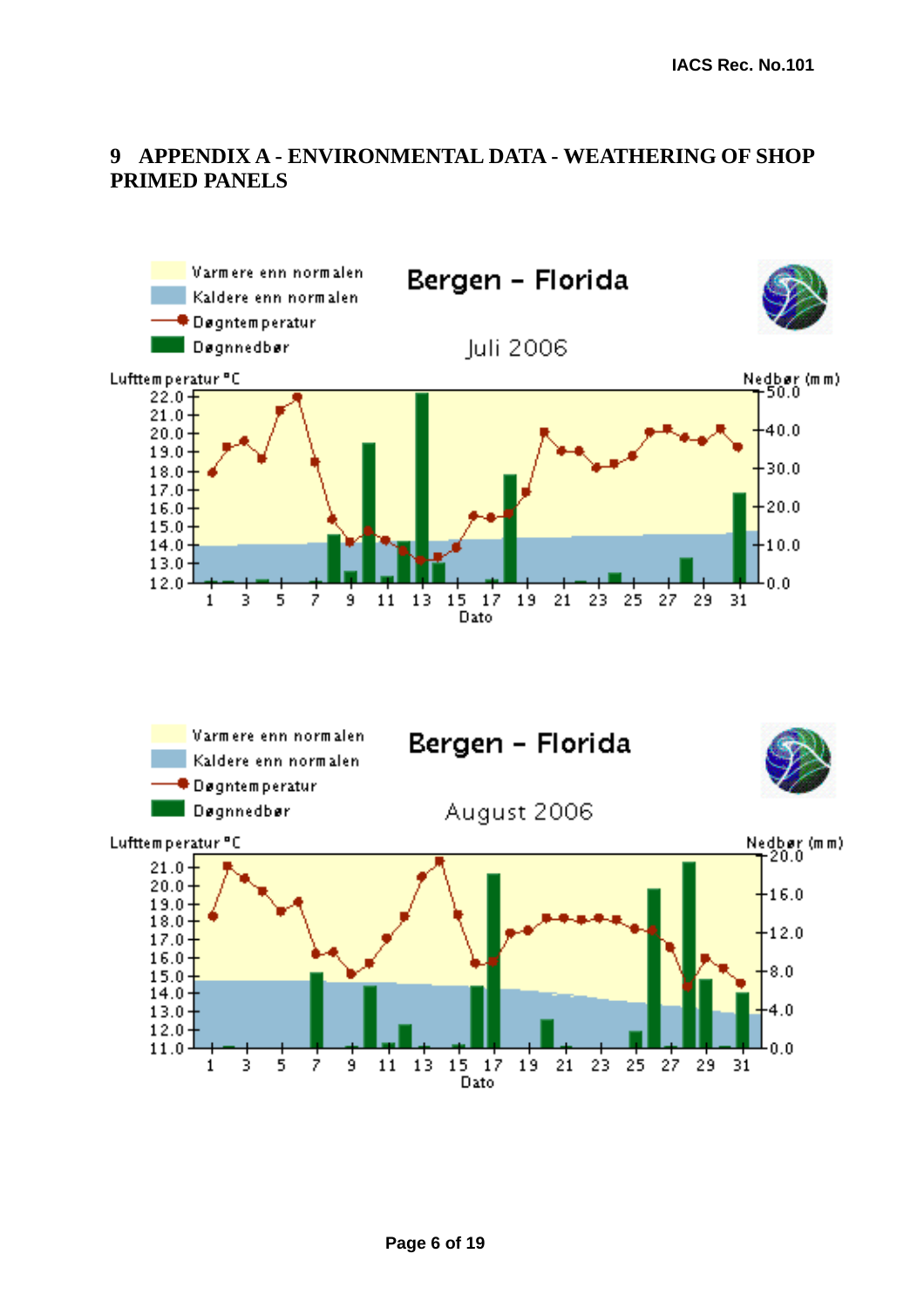# **10 APPENDIX B - DETAILS OF SURFACE PREPARATION, APPLICATION AND TEST RESULTS**

| <b>Surface preparation date</b>                      | November 2007<br>The prepared panels were stored at ambient in-door<br>conditions until use      |
|------------------------------------------------------|--------------------------------------------------------------------------------------------------|
| <b>Surface preparation method</b>                    | <b>Blast cleaning</b>                                                                            |
| <b>Blasting standard</b>                             | $\mathrm{Sa} 2\frac{1}{2}$                                                                       |
| <b>Abrasive used</b>                                 | AlSil $A3+$ steel shot                                                                           |
| Roughness $(\mu m)$                                  | $R_{\text{max}}$ 50 -75                                                                          |
| <b>Water soluble salts</b>                           | 32, 38 and 40 mg / $m^2$ Spot check performed on 3 out of<br>30 panels produced at the same time |
| <b>Dust and abrasive inclusions</b>                  | No dust or abrasive inclusions observed by visual<br>examination.                                |
| <b>Treatment of shopprimer</b><br>after weathering   | Low pressure washing                                                                             |
| Water soluble salts after<br>treatment of shopprimer | Spot check 28, 41 and 38 mg / $m^2$                                                              |

**Table B-1 Surface preparation data.**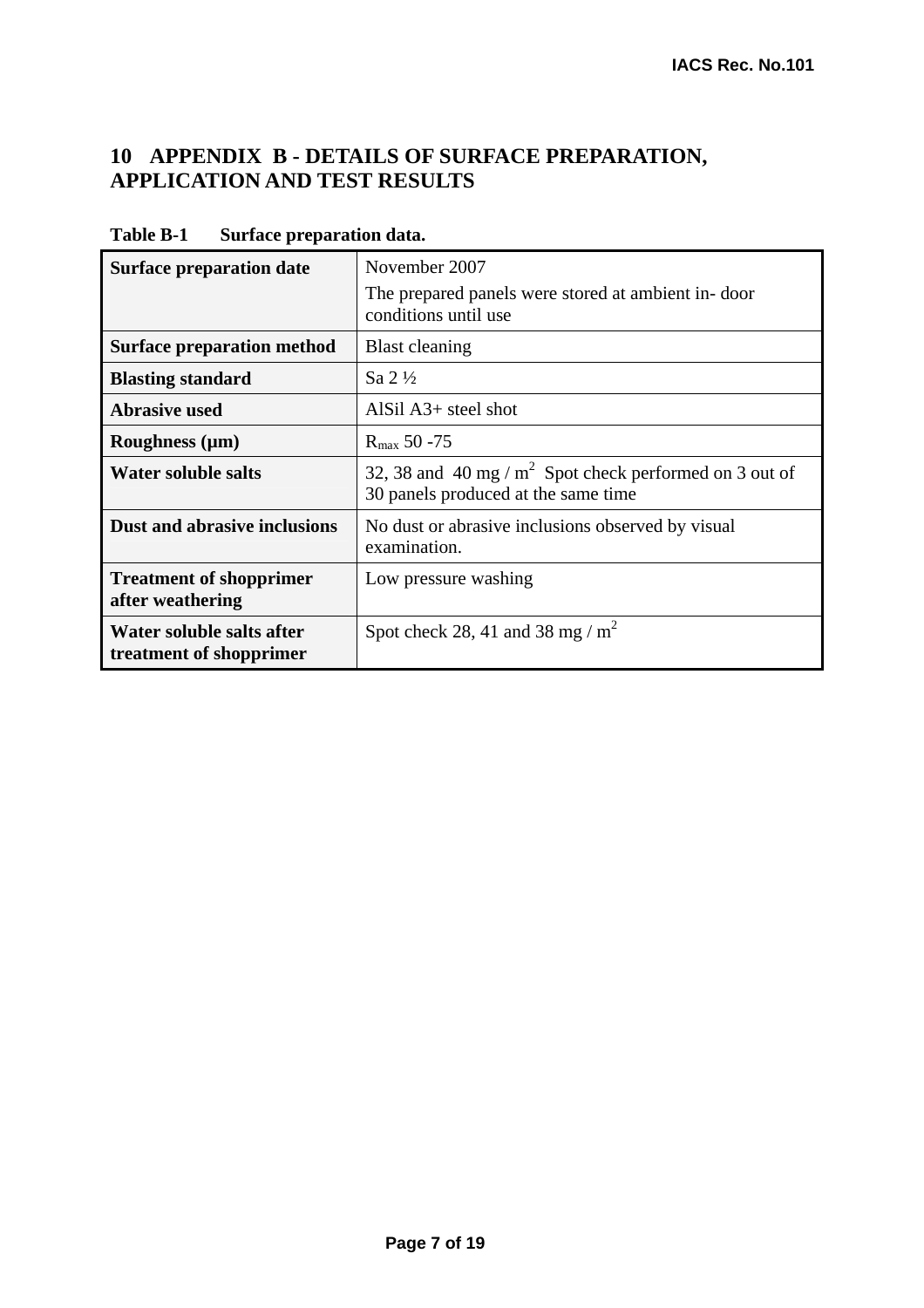| Coating data:                 | Shop primer      | $1st$ coat                               | $2nd$ coat                                |  |  |  |
|-------------------------------|------------------|------------------------------------------|-------------------------------------------|--|--|--|
| Paint system:                 | Example red      | <b>Example Epoxy</b><br>Paint<br>Al Grey | <b>Example Epoxy Paint</b><br><b>Buff</b> |  |  |  |
| Manufacturer:                 |                  | <b>Example Coating Producer</b>          |                                           |  |  |  |
| Date                          | 20.11.07         | 22.01.08                                 | 23.01.08                                  |  |  |  |
| Time                          | 10:00            | 10:00                                    | 10:00                                     |  |  |  |
| Batch No. curing agent        |                  |                                          |                                           |  |  |  |
| Batch No. base                |                  |                                          |                                           |  |  |  |
| Thinner name (if used)        |                  |                                          |                                           |  |  |  |
| Batch No. thinner(if used)    |                  |                                          |                                           |  |  |  |
| Equipment used                | Graco King 68:1  | Graco King 68:1                          | Graco King 68:1                           |  |  |  |
| Air pressure (bar)            | 100              | 170                                      | 170                                       |  |  |  |
| Size nozzle (inches)          | 0.021            | 0.021                                    | 0.021                                     |  |  |  |
| Fan width (°)                 | 60               | 60                                       | 60                                        |  |  |  |
| Mix. ratio (volume)           | $A: B = 3:1$     | 3:1                                      | 3:1                                       |  |  |  |
| Volume solid (volume)         | $30 \pm 2$       | 80                                       | 80                                        |  |  |  |
| Wet film thickness $(\mu)$    | 55-70            | 275                                      | 275                                       |  |  |  |
| Dry film thickness $(\mu)$    | $15 - 25$        | See Table 3                              | See Table 4                               |  |  |  |
| Thinner (%)                   | $\boldsymbol{0}$ | $\boldsymbol{0}$                         | $\overline{0}$                            |  |  |  |
| Air temperature $(^{\circ}C)$ | 25               | 25                                       | 25                                        |  |  |  |
| Humidity (% RH)               | 78               | 80                                       | 82                                        |  |  |  |
| Steel temp. (°C)              | 25               | 25                                       | 25                                        |  |  |  |
| Dew point (°C)                | 20               | 20                                       | 20                                        |  |  |  |

#### **Table B-2 Application data.**

Present at application of shop primer: nn – MM Group (painter) and mm – laboratory. Present at application of test coating: kk - Example Coating Producer, nn – MM Group, and mm – laboratory.

**Comments:**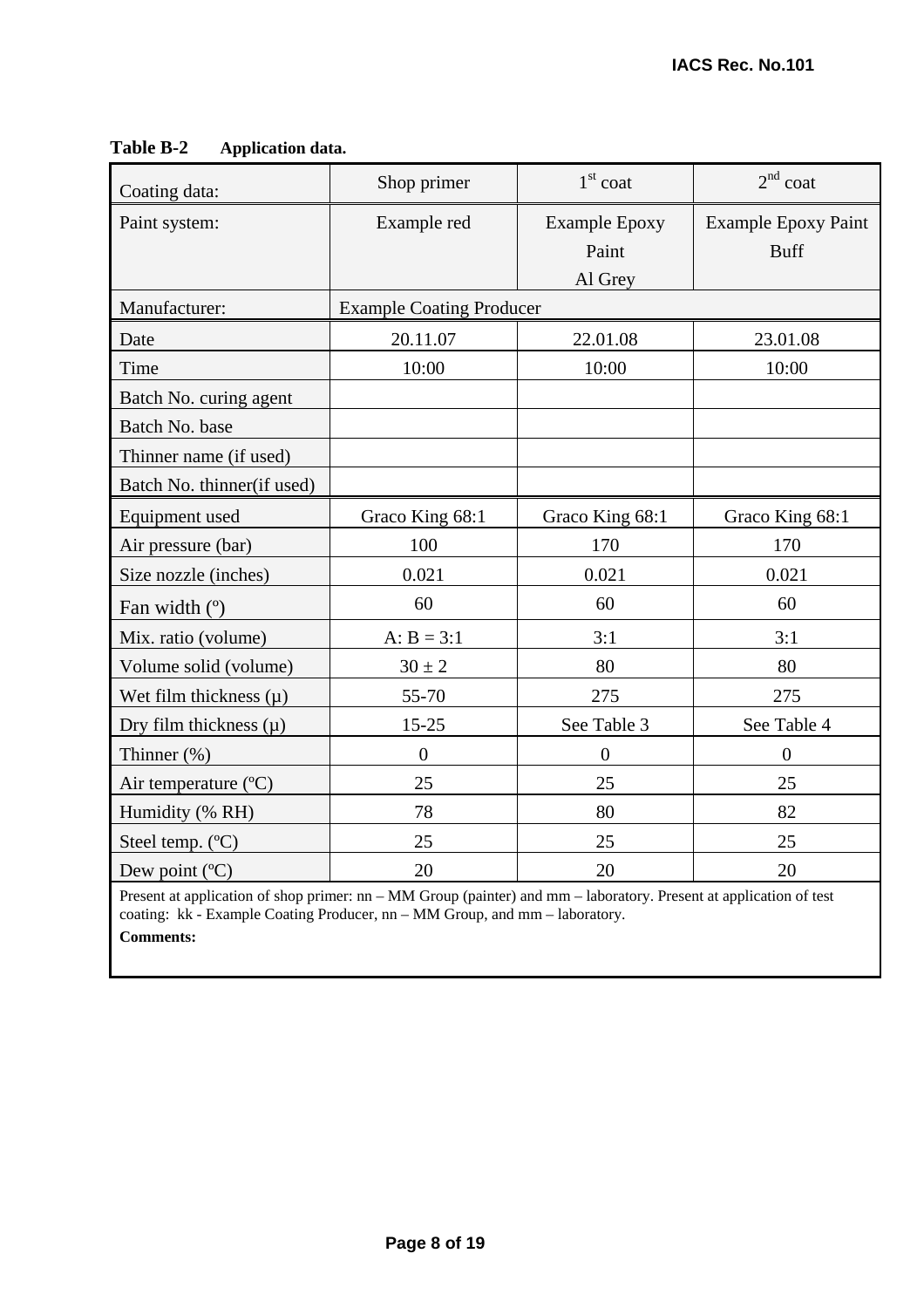

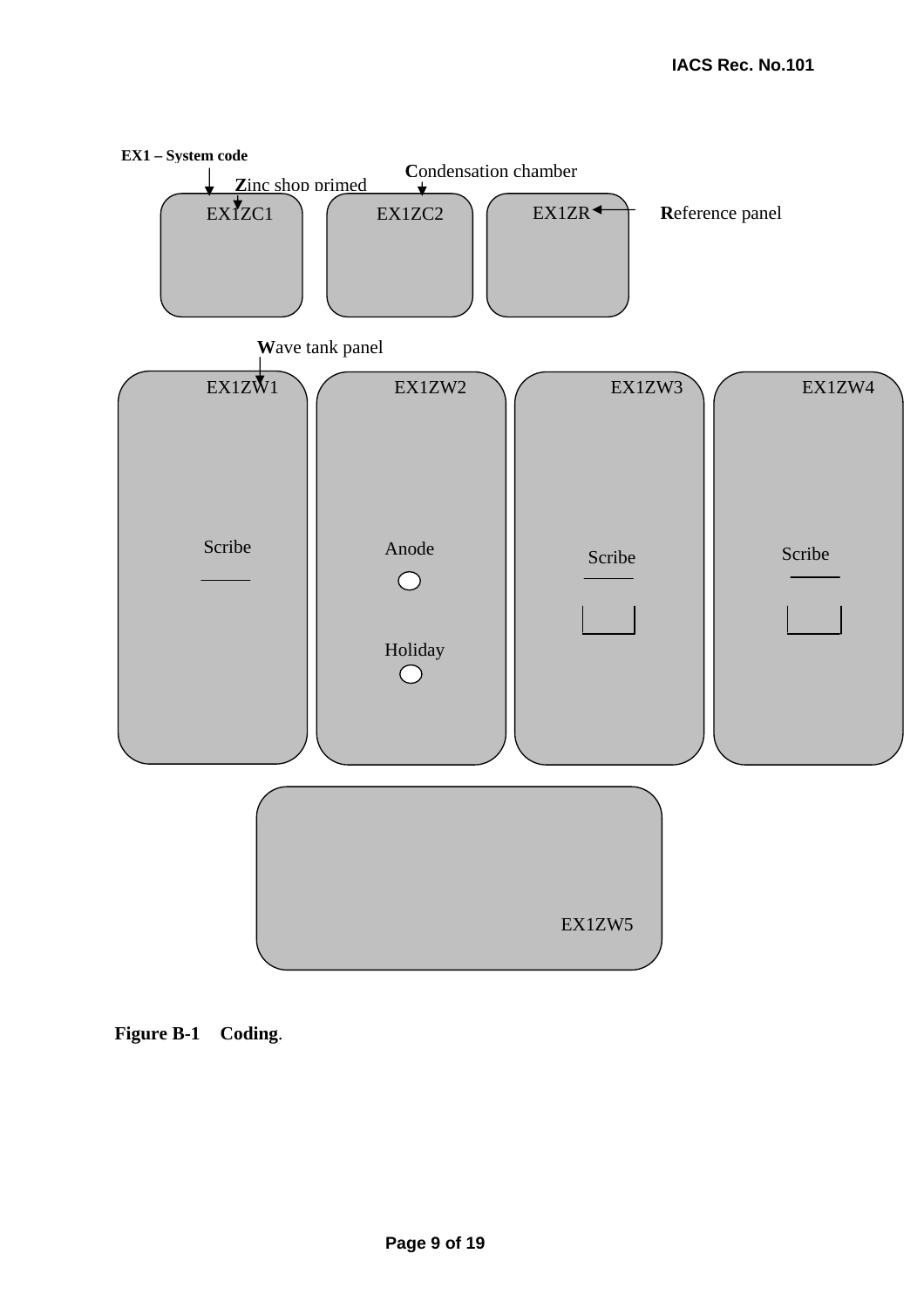



**Figure B-2 Thickness measurement locations.**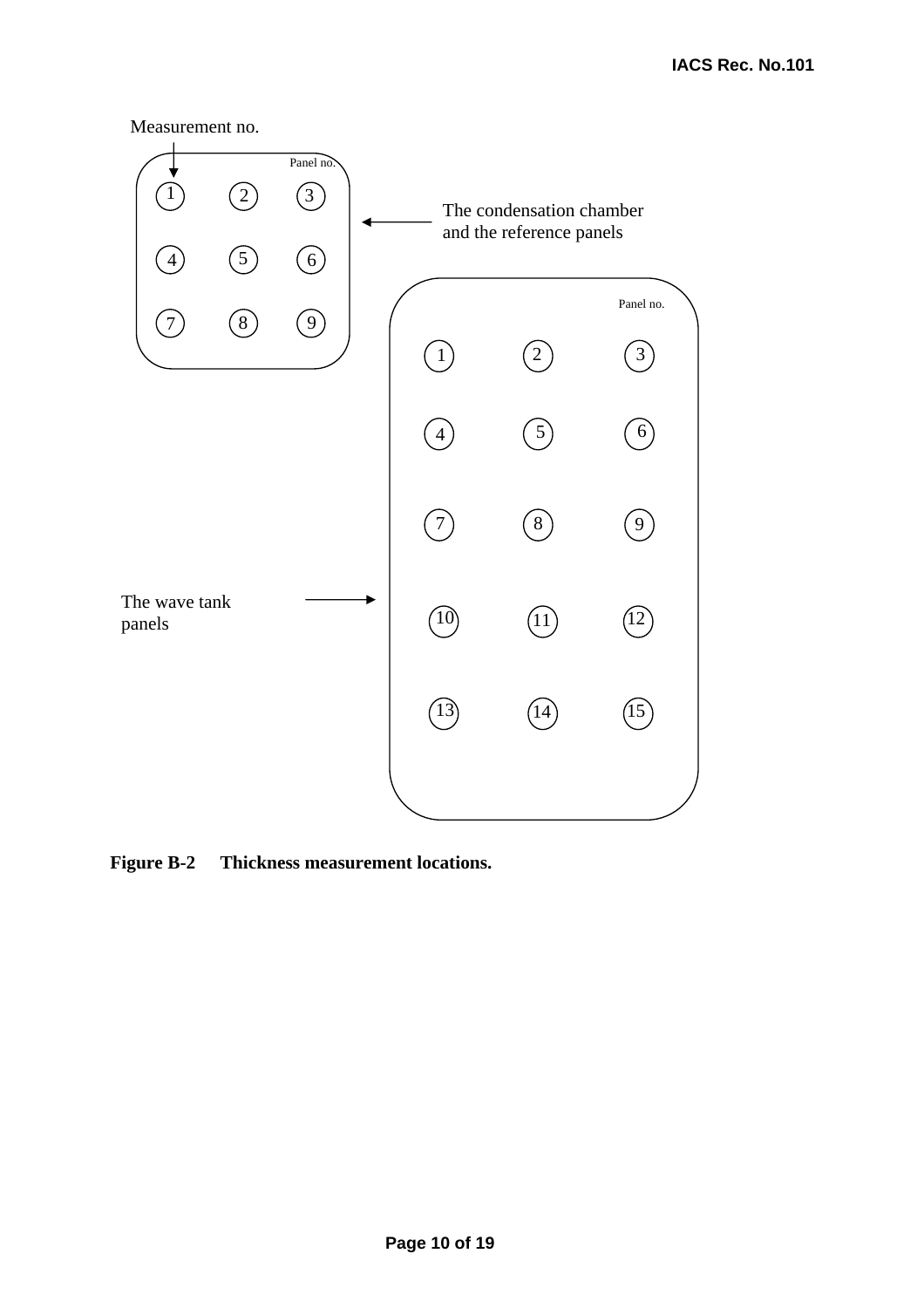|                | Panel no EX1- |                 |     |     |                 |     |                 |           |       |
|----------------|---------------|-----------------|-----|-----|-----------------|-----|-----------------|-----------|-------|
| Measurement    | ZW1           | ZW <sub>2</sub> | ZW3 | ZW4 | ZW <sub>5</sub> | ZC1 | ZC <sub>2</sub> | <b>ZR</b> | Total |
|                | 332           | 330             | 338 | 322 | 324             | 325 | 320             | 354       |       |
| $\overline{c}$ | 324           | 356             | 362 | 360 | 388             | 360 | 322             | 320       |       |
| 3              | 320           | 320             | 328 | 326 | 336             | 342 | 334             | 322       |       |
| 4              | 320           | 344             | 368 | 320 | 320             | 330 | 340             | 364       |       |
| 5              | 352           | 356             | 412 | 350 | 326             | 346 | 358             | 336       |       |
| 6              | 340           | 320             | 340 | 320 | 320             | 362 | 342             | 342       |       |
| 7              | 320           | 326             | 366 | 356 | 320             | 340 | 330             | 320       |       |
| 8              | 380           | 348             | 428 | 398 | 348             | 358 | 320             | 346       |       |
| 9              | 338           | 320             | 380 | 364 | 330             | 338 | 322             | 320       |       |
| 10             | 320           | 319             | 356 | 338 | 316             |     |                 |           |       |
| 11             | 342           | 360             | 408 | 456 | 340             |     |                 |           |       |
| 12             | 316           | 320             | 326 | 324 | 324             |     |                 |           |       |
| 13             | 320           | 344             | 356 | 332 | 320             |     |                 |           |       |
| 14             | 366           | 424             | 410 | 380 | 366             |     |                 |           |       |
| 15             | 342           | 348             | 330 | 350 | 346             |     |                 |           |       |
| Max            | 380           | 424             | 428 | 456 | 388             | 362 | 358             | 364       | 456   |
| Min            | 316           | 319             | 326 | 320 | 316             | 325 | 320             | 320       | 316   |
| Average        | 335           | 342             | 367 | 353 | 335             | 345 | 332             | 336       | 344   |
| StDev          | 19            | 27              | 34  | 37  | 20              | 13  | 13              | 17        | 27    |

**Table B-3 Total Dry Film Thickness – Example Epoxy Paint (20 µm subtracted for shop primed substrate).** 

**Table B-4 Development of blisters and rust after exposure.** 

| Code   | <b>Description</b>                                           | <b>Blister</b><br>size | <b>Blister</b><br>density | <b>Rust</b> | <b>Other defects</b> |
|--------|--------------------------------------------------------------|------------------------|---------------------------|-------------|----------------------|
| EX1ZW1 | Top wave tank panel<br>with scribe                           | $\theta$               | $\Omega$                  | 0           | $\theta$             |
| EX1ZW2 | Bottom wave tank panel<br>with anode                         | $\theta$               | $\theta$                  | 0           | $\overline{0}$       |
| EX1ZW3 | Side wave tank panel<br>with scribe and U-beam<br>Cooling    | $\theta$               | $\theta$                  | 0           | 0                    |
| EX1ZW4 | Side wave tank panel<br>with scribe and U-beam<br>No cooling | $\overline{0}$         | $\theta$                  | 0           | $\theta$             |
| EX1ZW5 | Panel exposed to 70 °C<br>air (heating chamber)              | $\Omega$               | $\Omega$                  | $\Omega$    | 0                    |
| EX1ZC1 | Condensation chamber                                         | $\Omega$               | $\Omega$                  | $\Omega$    | $\theta$             |
| EX1ZC2 | Condensation chamber                                         | $\theta$               | $\Omega$                  | 0           | 0                    |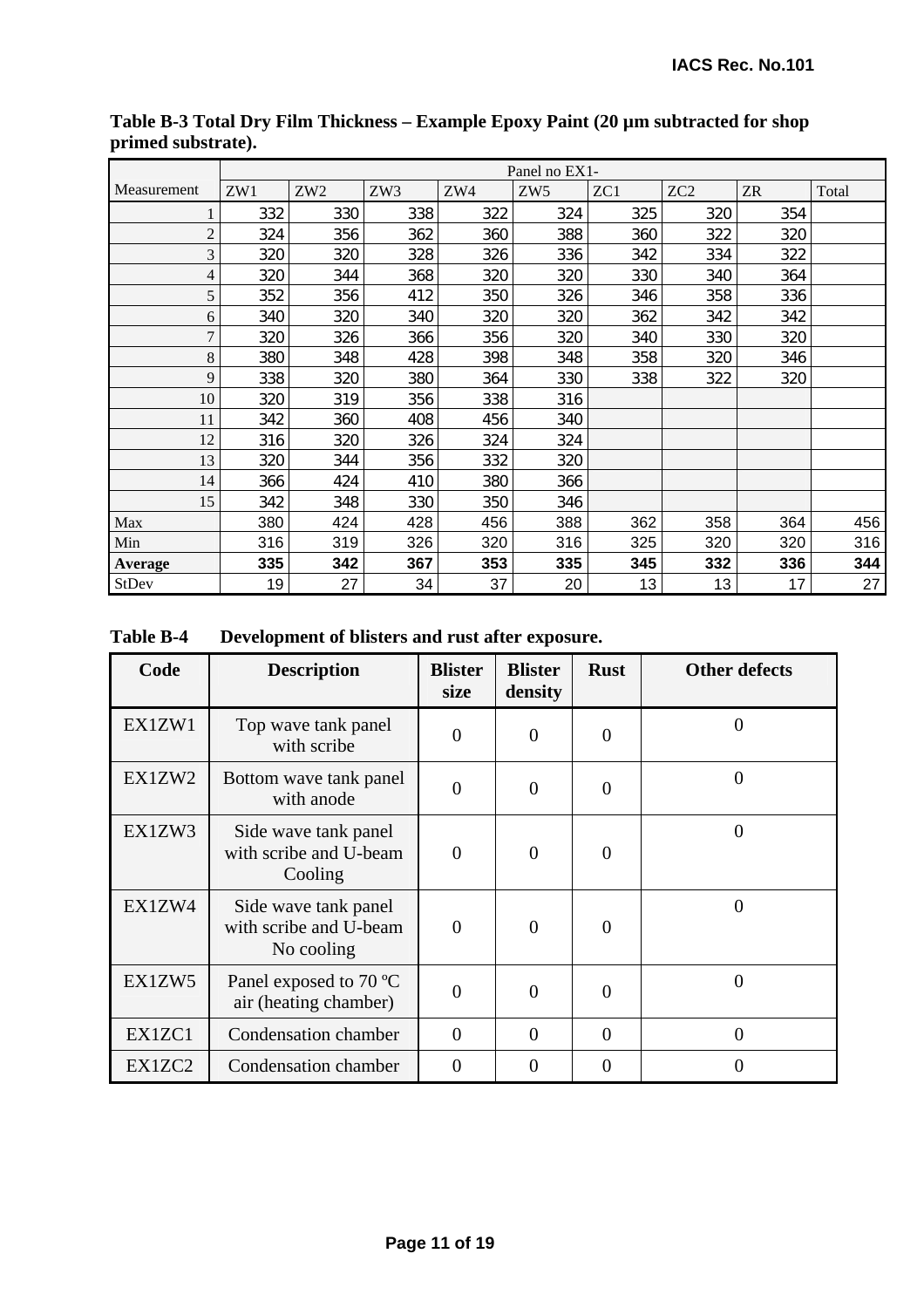| Panel no.                               | <b>Adhesion</b><br>strength (MPa) | Fracture                                           |
|-----------------------------------------|-----------------------------------|----------------------------------------------------|
| Top wave tank panel                     | 4.5                               | 30 % B, 20 % C, 30 % C/D, 20 % D                   |
| with scribe<br>W1                       | 5.2                               | 20 % B, 30 % C, 30 % C/D, 20 % D                   |
|                                         | 4.8                               | 30 % B, 20 % C, 20 % C/D, 30 % D                   |
| Bottom wave tank                        | 5.3                               | 30 % B, 20 % C, 20 % C/D, 30 % D                   |
| panel with anode<br>W <sub>2</sub>      | 4.2                               | 30 % B, 20 % C, 30 % C/D, 20 % D                   |
|                                         | 6.1                               | 20 % B, 30 % C, 30 % C/D, 20 % D                   |
| Side wave tank panel                    | 7.0                               | 20 % B, 30 % C, 30 % C/D, 20 % D                   |
| with scribe and U-<br>beam Cooling      | 4.6                               | 30 % B, 20 % C, 20 % C/D, 30 % D                   |
| W <sub>3</sub>                          | 5.3                               | 30 % B, 20 % C, 30 % C/D, 20 % D                   |
| Side wave tank panel                    | 5.3                               | 30 % B, 20 % C, 30 % C/D, 20 % D                   |
| with scribe and U-<br>beam No cooling   | 7.4                               | 20 % B, 30 % C, 30 % C/D, 20 % D                   |
| W4                                      | 5.1                               | 30 % B, 20 % C, 20 % C/D, 30 % D                   |
| Panel exposed to 70                     | 4.6                               | 30 % B, 20 % C, 20 % C/D, 30 % D                   |
| <sup>o</sup> C air (heating<br>chamber) | 6.6                               | 30 % B, 20 % C, 30 % C/D, 20 % D                   |
| W <sub>5</sub>                          | 5.3                               | 20 % B, 30 % C, 30 % C/D, 20 % D                   |
| Average                                 | 5.4                               | $70 - 80$ % Cohesive failure, $20 - 30$ % Adhesive |
| Max                                     | 7.4                               |                                                    |
| Min                                     | 4.2                               |                                                    |

**Table B-5 Results of the Pull-off adhesion test, wave tank and heat exposed panels.** 

 $A/B$  Fracture between the steel surface and  $1<sup>st</sup>$  coat (shop primer).

B Fracture in the 1<sup>st</sup> coat.

 $B/C$  Fracture between the 1<sup>st</sup> and 2<sup>nd</sup> coat.

C Fracture in the  $2<sup>nd</sup>$  coat.

C/D Fracture between the  $2<sup>nd</sup>$  and  $3<sup>rd</sup>$  coat.

D Fracture in the  $3<sup>rd</sup>$  coat

-/Y Fracture between the outer coat and the glue.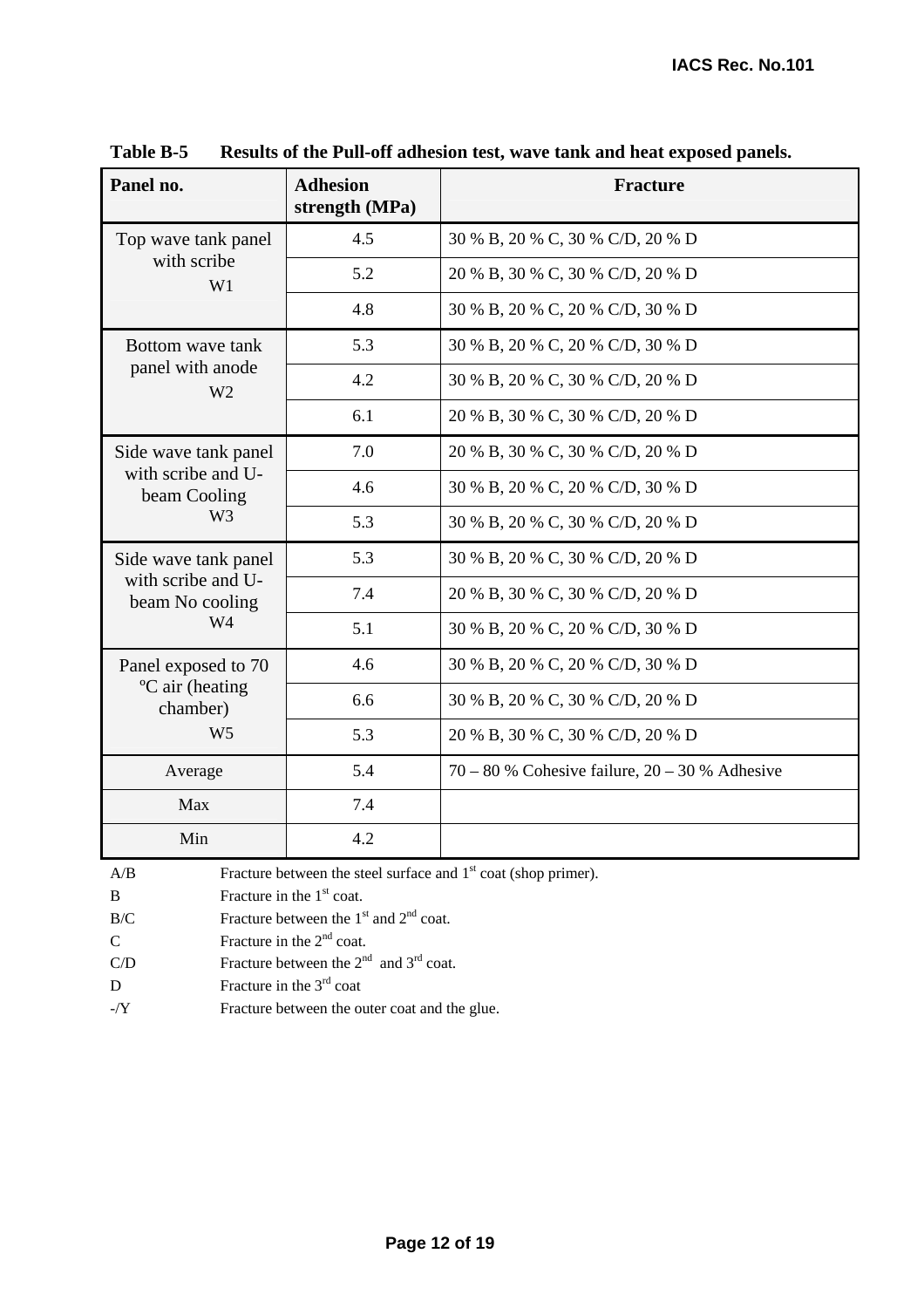| Condensation chamber | 6.1 | 20 % B, 30 % C, 30 % C/D, 20 % D                   |
|----------------------|-----|----------------------------------------------------|
| panel<br>C1          | 4.1 | 30 % B, 20 % C, 20 % C/D, 30 % D                   |
|                      | 6.9 | 30 % B, 20 % C, 30 % C/D, 20 % D                   |
| Condensation chamber | 4.6 | 30 % B, 20 % C, 30 % C/D, 20 % D                   |
| panel<br>C2          | 5.2 | 20 % B, 30 % C, 30 % C/D, 20 % D                   |
|                      | 6.4 | 30 % B, 20 % C, 20 % C/D, 30 % D                   |
|                      |     |                                                    |
| Average              | 5.6 | $70 - 80$ % Cohesive failure, $20 - 30$ % Adhesive |
| Max                  | 6.9 |                                                    |
| Min                  | 4.1 |                                                    |
| Reference panel (not | 4.1 | 30 % B, 20 % C, 20 % C/D, 30 % D                   |
| exposed)<br>R        | 4.5 | 30 % B, 20 % C, 30 % C/D, 20 % D                   |

**Table B-6 Results of the Pull-off adhesion test, condensation chamber and reference panels.** 

A/B Fracture between the steel surface and 1<sup>st</sup> coat (shop primer).

B Fracture in the 1<sup>st</sup> coat.

 $B/C$  Fracture between the 1<sup>st</sup> and 2<sup>nd</sup> coat.

C Fracture in the  $2<sup>nd</sup>$  coat.

C/D Fracture between the  $2<sup>nd</sup>$  and  $3<sup>rd</sup>$  coat.

D Fracture in the 3<sup>rd</sup> coat

-/Y Fracture between the outer coat and the glue.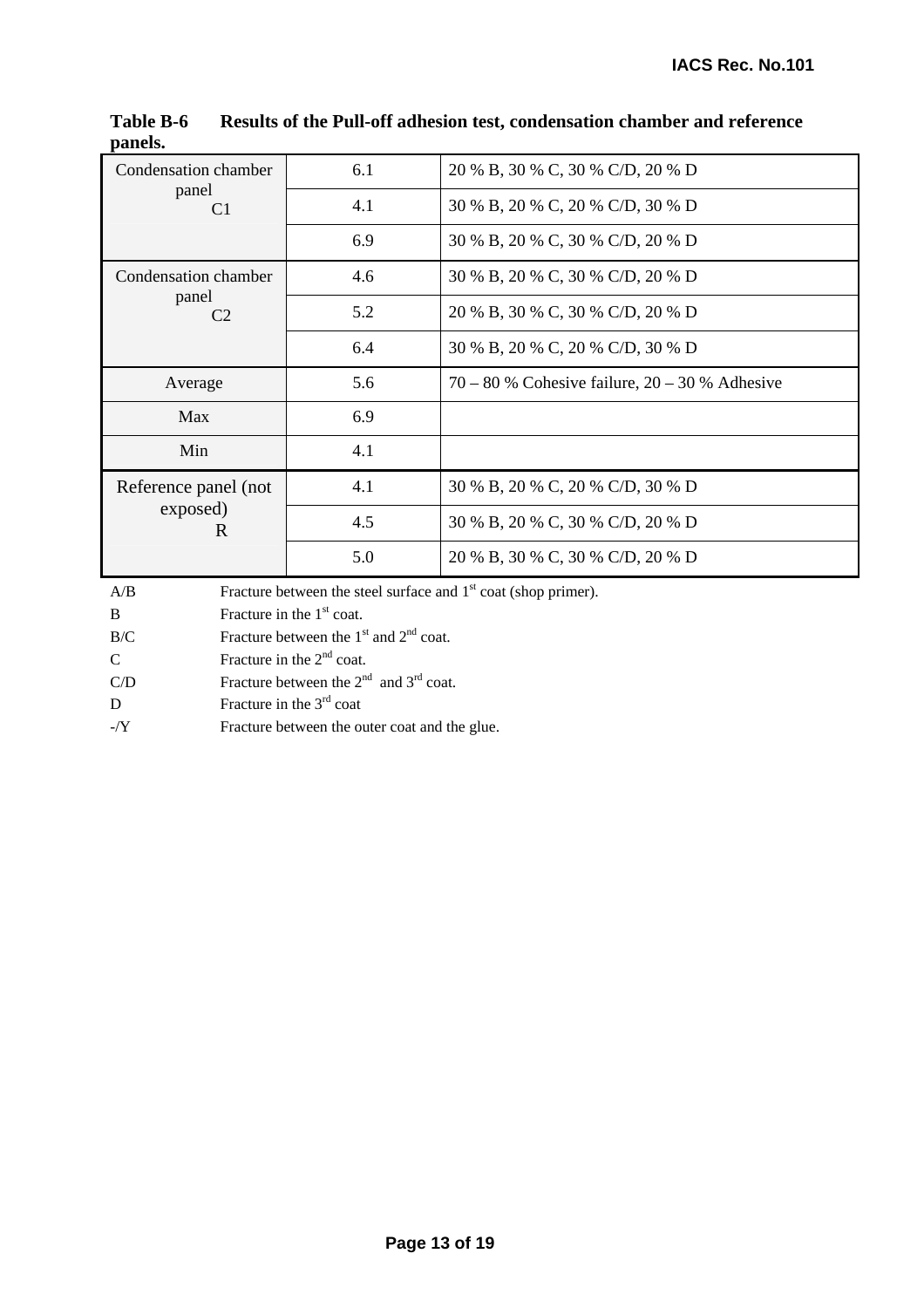| Panel                                        | <b>Undercutting from</b><br>scribe $(mm)*$ | <b>Flexibility**</b> | <b>Comment</b>        |
|----------------------------------------------|--------------------------------------------|----------------------|-----------------------|
| Top wave tank panel<br>EX1ZW1                | 5.7                                        | $150 \text{ mm}$     | $\leq$ 2 % elongation |
| Cooled side wave<br>tank panel<br>EX1ZW3     | 2.2                                        | <b>NA</b>            |                       |
| Not cooled side wave<br>tank panel<br>EX1ZW4 | 2.6                                        | <b>NA</b>            |                       |
| Average                                      | 3.5                                        |                      |                       |
| Reference panel (not<br>exposed) EX1ZR       | Not applicable                             | 75 mm                | $\leq$ 4 % elongation |

**Table B-7 Results of physical testing.** 

*\* Evaluated by scraping with knife.* 

*Flexibility<sup>1)</sup> modified according to panel thickness (3 mm steel, 300 μm coating, 150 mm cylindrical mandrel gives 2% elongation) for information only;1) Reference standards: ASTM D4145:1983. Standard Test Method for Coating Flexibility of Prepainted Sheet.* 

#### *Undercutting from scribe:*

 *"Rinse the test panel with fresh tap water immediately after exposure, blowing off residues of water from the surface using compressed air if necessary, and inspect for visible changes. Carefully remove any loose coating using a knife blade held at an angle, positioning the blade at the coating/substrate interface and lifting the coating away from the substrate." (From ISO 4628-8:2005, section 5.3.1.)* 

*"Calculate the degree of delamination d, in millimetre using the equation d=(d1-w)/2 where d1 is the mean overall width of the zone of delamination, in millimetres; w is the width of the original scribe, in millimetres." (From ISO 4628-8:2005, section 6.1.)* 

*"Calculate the degree of corrosion c, in millimetre using the equation c=(wc-w)/2 where wc is the mean overall width of the zone of corrosion, in millimetres; w is the width of the original scribe, in millimetres." (From ISO 4628-8:2005, section 6.2.)* 

*Additionally IACS interpretation of IMO PSPC: Undercutting from scribe can be either corrosion of the steel substrate or delamination between the shop primer and the epoxy coating (compability test). For PSPC maximum width is used (MSC.215(82), Appendix 1, section 2.2.6 and not mean overall width as in the ISO standard. The average of the three maximum records (three panels with scribe) is used for acceptance and shall be less than 8 mm for epoxy based systems to be acceptable. Cohesive adhesion failure in the shop primer is not to be included as part of the delamination.*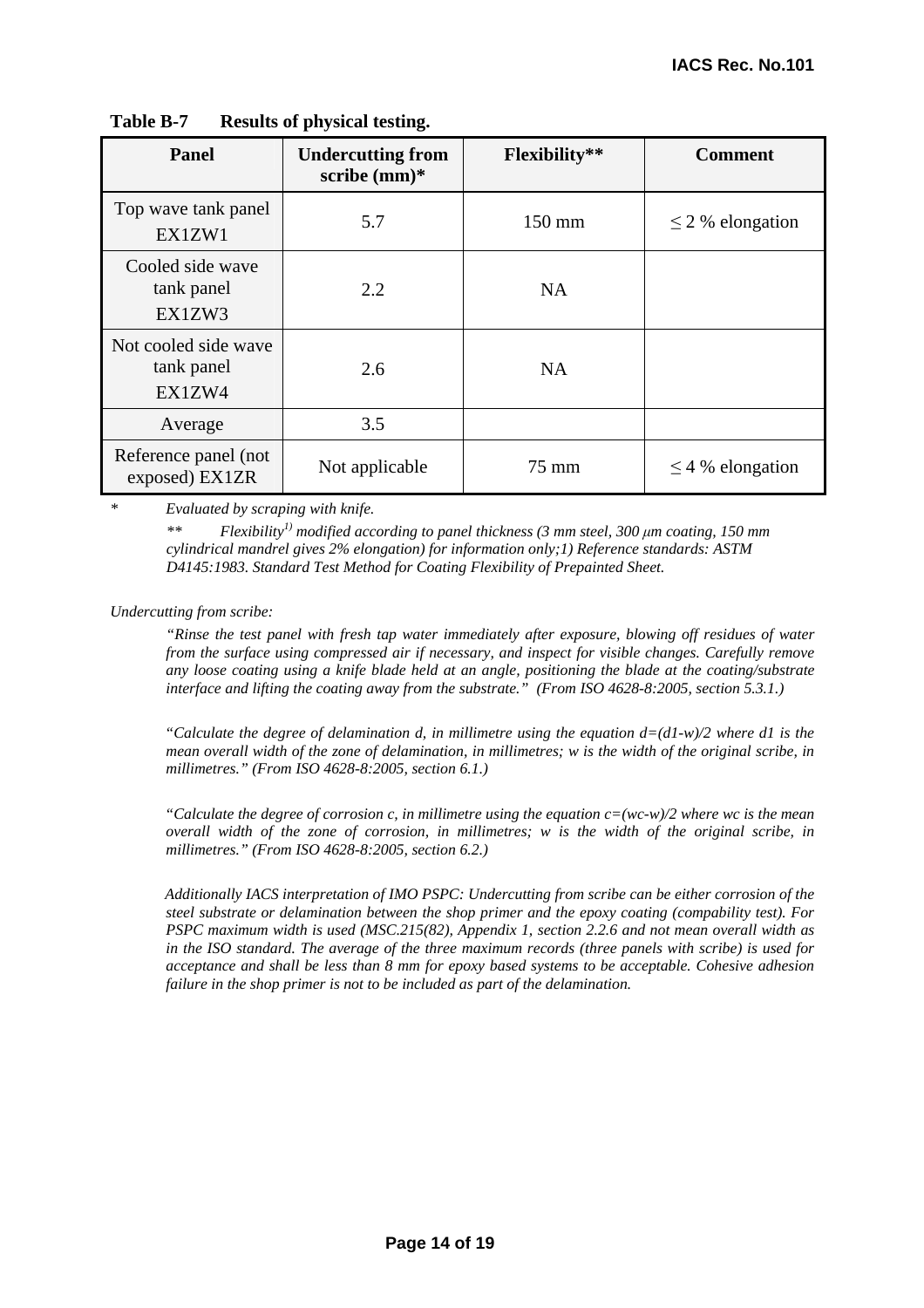| <b>Panel</b> | <b>Cathodic</b><br>disbondment<br>$(\mathbf{mm})$ | <b>Blisters / rust</b> | <b>Zinc</b> anode<br>weight loss $(g)$ | <b>Current</b><br>demand<br>(mA/m <sup>2</sup> ) |
|--------------|---------------------------------------------------|------------------------|----------------------------------------|--------------------------------------------------|
| EX1ZW2       | 70                                                |                        | .2345                                  | 3.32                                             |

**Table B-8 Results of Cathodic Protection (CP).** 

*Exposure time: 120 days (Total time 180 days. Each cycle consists of 2 weeks seawater immersion and 1 week exposure in air)* 

*Utilisation factor: 0.8* 

*Consumption rate for Zn-anodes:* 11.3 kg/A year

*Cathodic protection; disbonding from artificial holiday:* 

*"On completion of the test, thoroughly rinse the panel with tap water, taking care not to damage the coating." (From ISO 15711:2003)* 

*"Assess loss of adhesion at the artificial holiday by using a sharp knife to make two cuts through the coating to the substrates, intersection at the holiday. With the point of the knife, attempt to lift and peel back the coating from around the holiday. Record whether the adhesion of the coating to the substrate has been reduced and the approximate distance, in millimetres, that the coating can be peeled." (From ISO 15711:2003)* 

*Additionally IACS interpretation of IMO PSPC: Repeat the cutting and lifting all around the artificial holiday to find the maximum loss of adhesion. Disbonding from artificial holiday can be either loss of adhesion to the steel substrate or between the shop primer and the epoxy coating and shall be less than 8 mm for epoxy based systems to be acceptable (compability test). Cohesive adhesion failure in the shop primer is not to be included as part of the loss of adhesion.*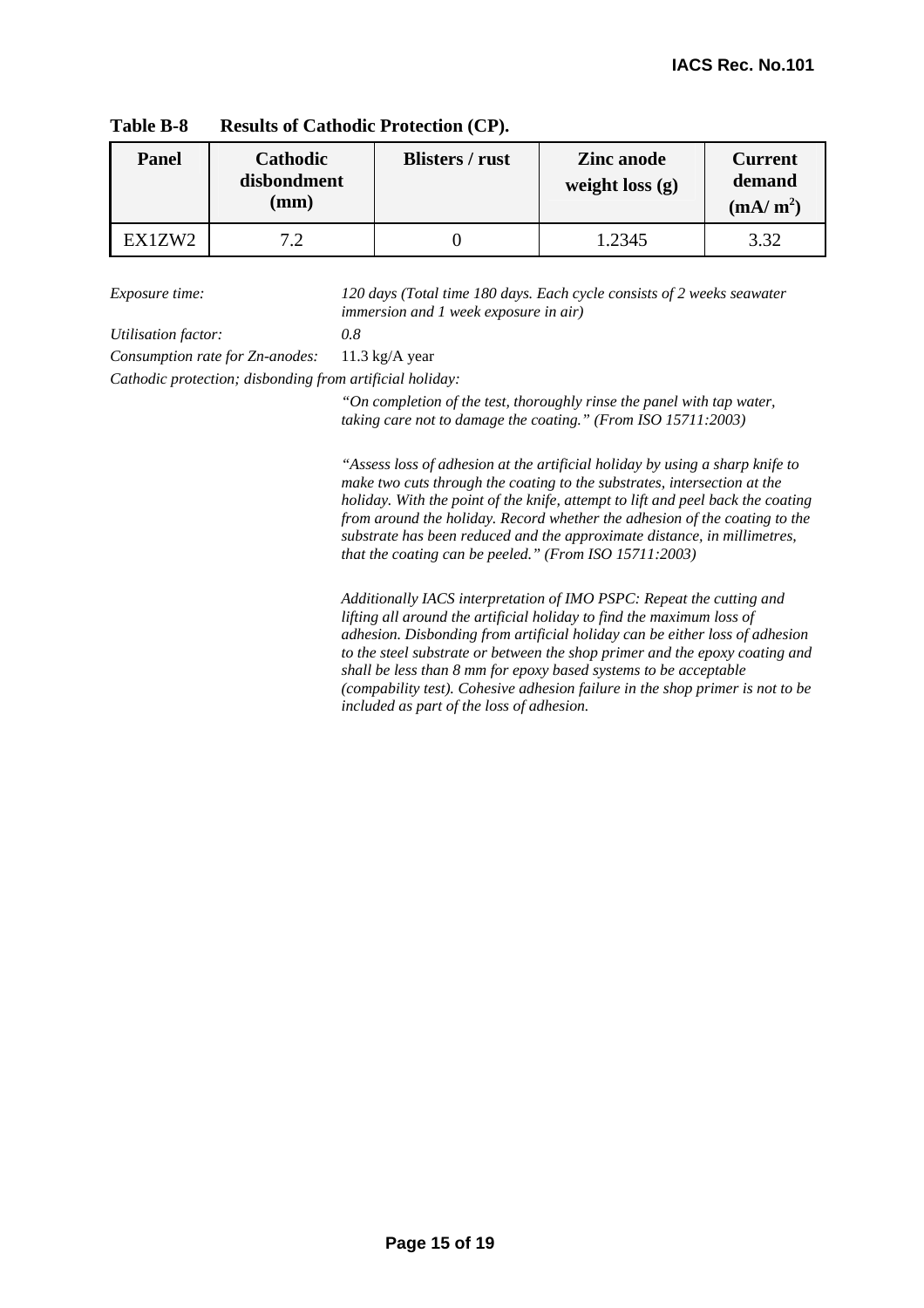# **11 APPENDIX C – PHOTO DOCUMENTATION**

**(It should be overview pictures of the panels and close up pictures of the undercutting from scribe and the disbonding from artificial holiday)** 



**Figure C-1 Overview picture of the panels after exposure in the wave tank and the heating chamber. Reference panel not exposed on the top right. Picture taken after examination (example picture not connected to example results in this model report).** 

Picture missing

**Figure C-2 Overview picture of the panels exposed in condensation chamber (example picture not connected to example results in this model report).**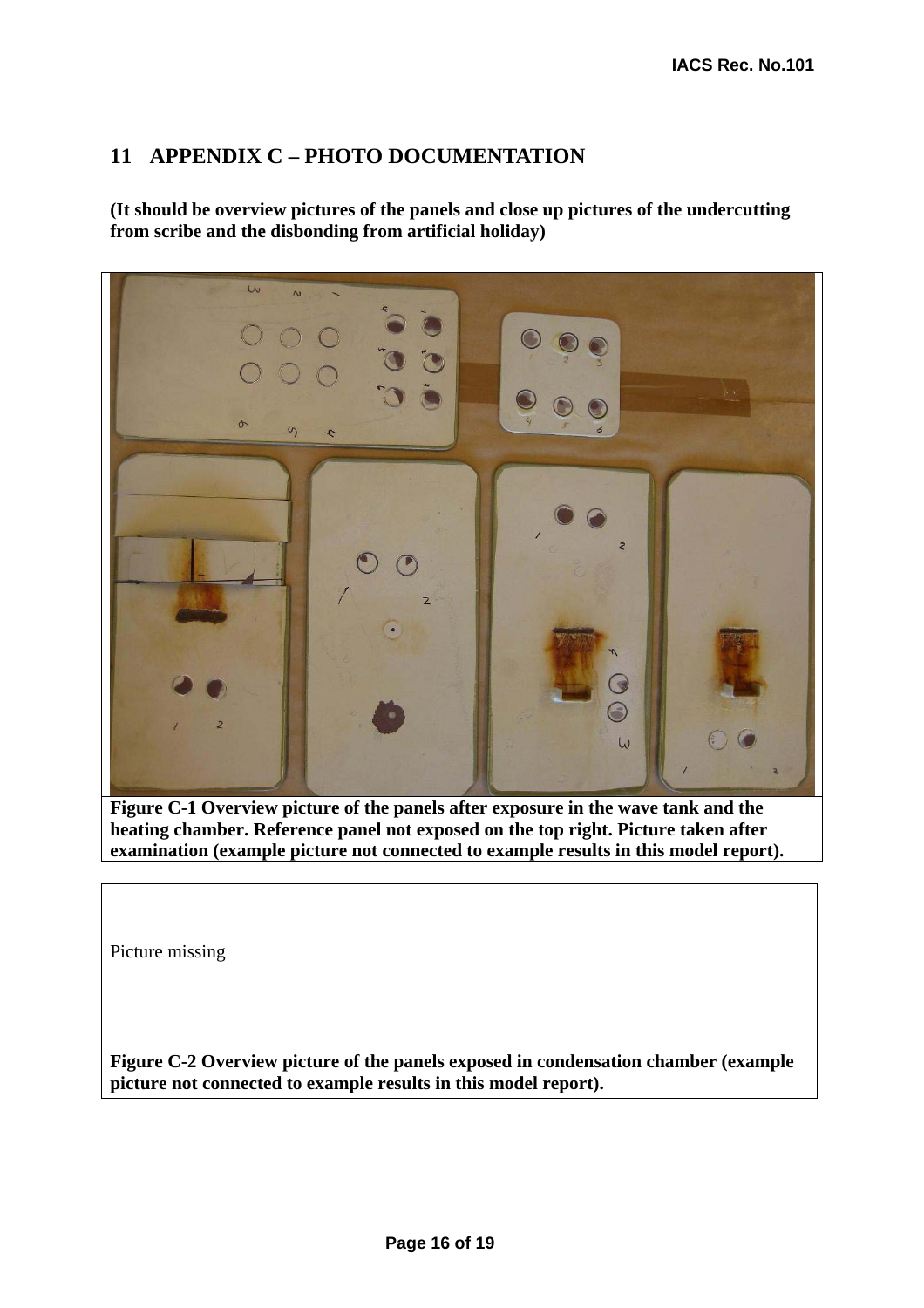

**Figure C-3 Scribe area of top wave tank panel before removing of loose coating (example picture not connected to example results in this model report).**



**Figure C-4 Undercutting from scribe, top wave tank panel (example picture not connected to example results in this model report).**



**Figure C-5 Undercutting from scribe, side wave tank panel without cooling (example picture not connected to example results in this model report).**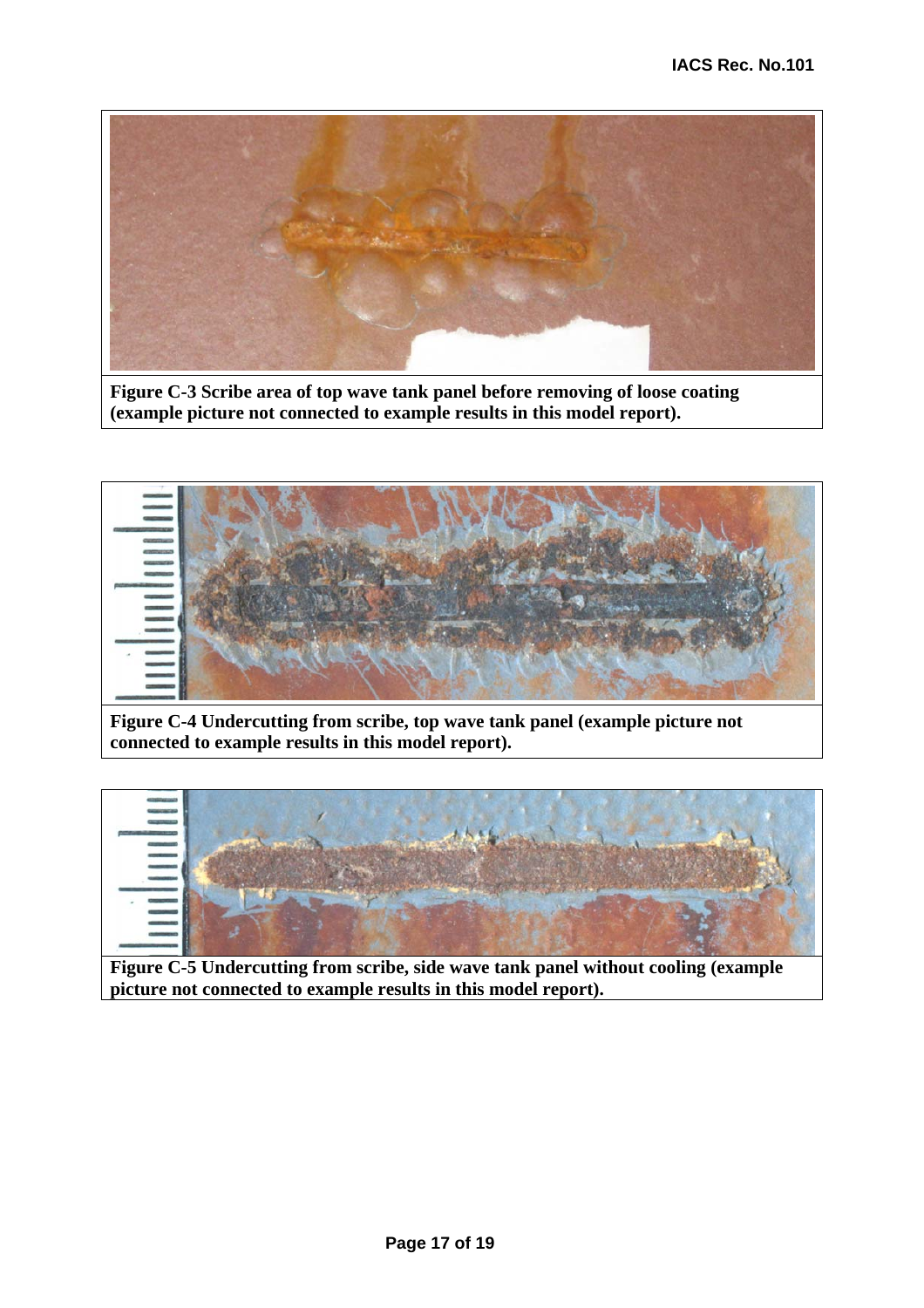

**Figure C-6 Undercutting from scribe, side wave tank panel with cooling (example picture not connected to example results in this model report).** 



**Figure C-7 Disbonding from artificial holiday, bottom wave tank panel (example picture not connected to example results in this model report).**